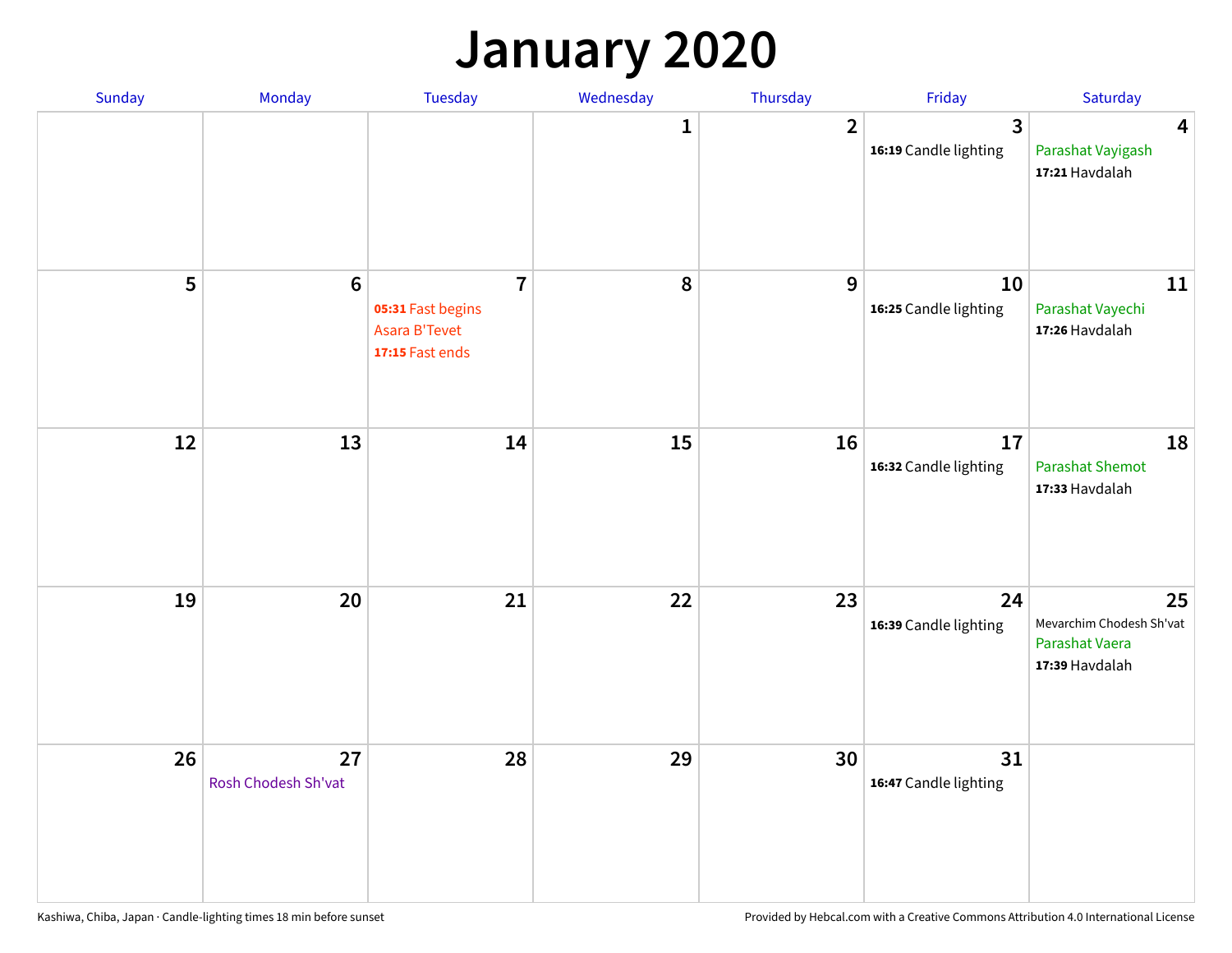# **February 2020**

| Sunday         | Monday           | Tuesday                 | Wednesday               | Thursday        | Friday                                  | Saturday                                                                                        |
|----------------|------------------|-------------------------|-------------------------|-----------------|-----------------------------------------|-------------------------------------------------------------------------------------------------|
|                |                  |                         |                         |                 |                                         | $\mathbf{1}$<br>Parashat Bo<br>17:46 Havdalah                                                   |
| $\overline{2}$ | $\mathbf{3}$     | $\overline{\mathbf{4}}$ | 5                       | $6\phantom{1}6$ | $\overline{7}$<br>16:54 Candle lighting | 8<br><b>Shabbat Shirah</b><br>Parashat Beshalach<br>17:53 Havdalah                              |
| 9              | 10<br>Tu BiShvat | $11\,$                  | 12                      | 13              | 14<br>17:01 Candle lighting             | 15<br>Parashat Yitro<br>17:59 Havdalah                                                          |
| 16             | 17               | 18                      | 19                      | 20              | 21<br>17:08 Candle lighting             | 22<br><b>Shabbat Shekalim</b><br>Mevarchim Chodesh Adar<br>Parashat Mishpatim<br>18:06 Havdalah |
| 23             | 24               | 25<br>Rosh Chodesh Adar | 26<br>Rosh Chodesh Adar | 27              | 28<br>17:15 Candle lighting             | 29<br>Parashat Terumah<br>18:12 Havdalah                                                        |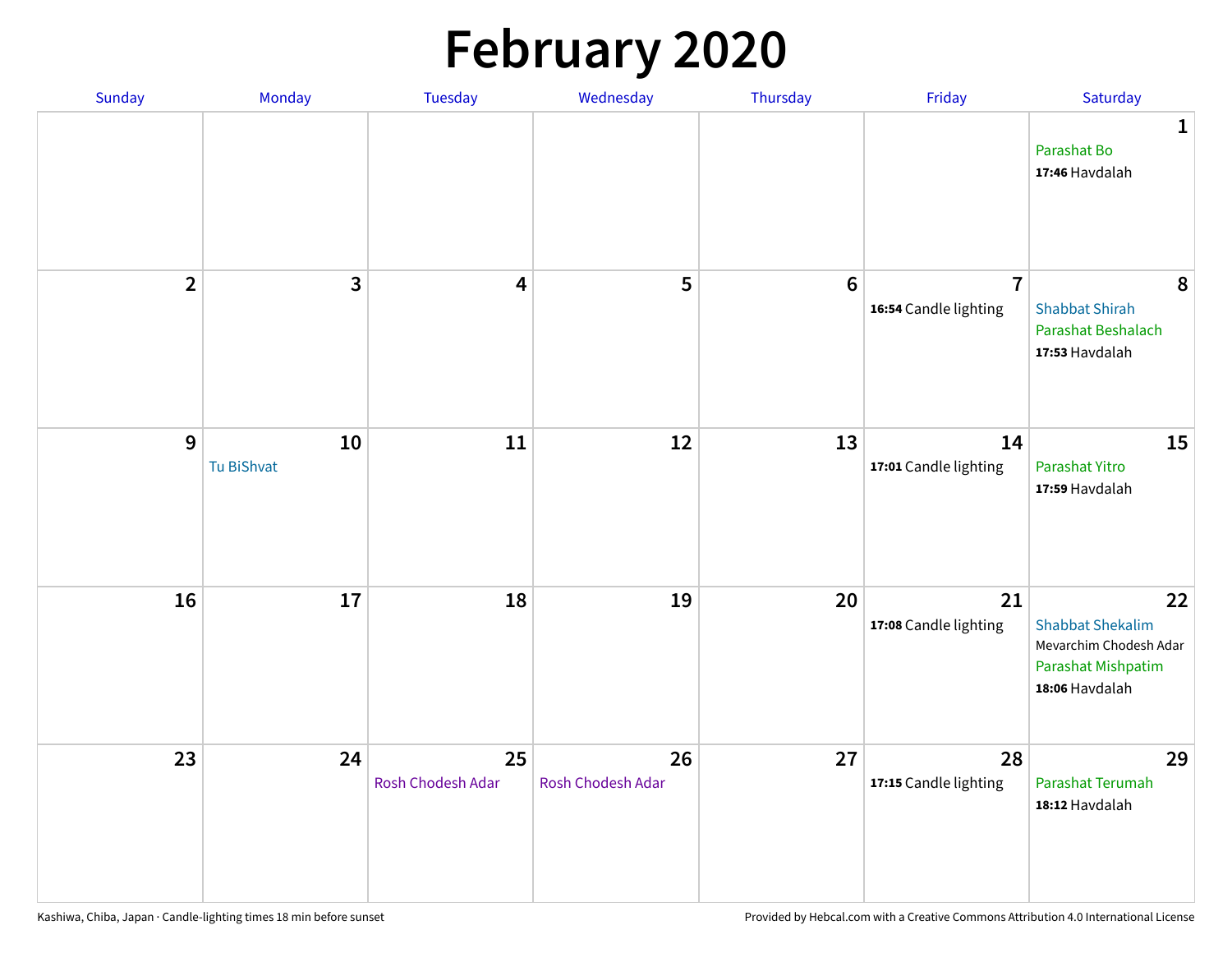## **March 2020**

| Sunday       | <b>Monday</b>                                                                           | <b>Tuesday</b> | Wednesday                  | Thursday                 | Friday                           | Saturday                                                                                                 |
|--------------|-----------------------------------------------------------------------------------------|----------------|----------------------------|--------------------------|----------------------------------|----------------------------------------------------------------------------------------------------------|
| $\mathbf{1}$ | $\overline{2}$                                                                          | 3              | 4                          | 5                        | $\bf 6$<br>17:21 Candle lighting | $\overline{7}$<br><b>Shabbat Zachor</b><br>Parashat Tetzaveh<br>18:18 Havdalah                           |
| 8            | 9<br>04:45 Fast begins<br><b>Ta'anit Esther</b><br>18:13 Fast ends<br><b>Erev Purim</b> | 10<br>Purim    | 11<br><b>Shushan Purim</b> | 12                       | 13<br>17:27 Candle lighting      | 14<br><b>Shabbat Parah</b><br>Parashat Ki Tisa<br>18:25 Havdalah                                         |
| 15           | 16                                                                                      | 17             | 18                         | 19                       | 20<br>17:33 Candle lighting      | 21<br><b>Shabbat HaChodesh</b><br>Mevarchim Chodesh Nisan<br>Parashat Vayakhel-Pekudei<br>18:31 Havdalah |
| 22           | 23                                                                                      | 24             | 25                         | 26<br>Rosh Chodesh Nisan | 27<br>17:39 Candle lighting      | 28<br>Parashat Vayikra<br>18:37 Havdalah                                                                 |
| 29           | 30                                                                                      | 31             |                            |                          |                                  |                                                                                                          |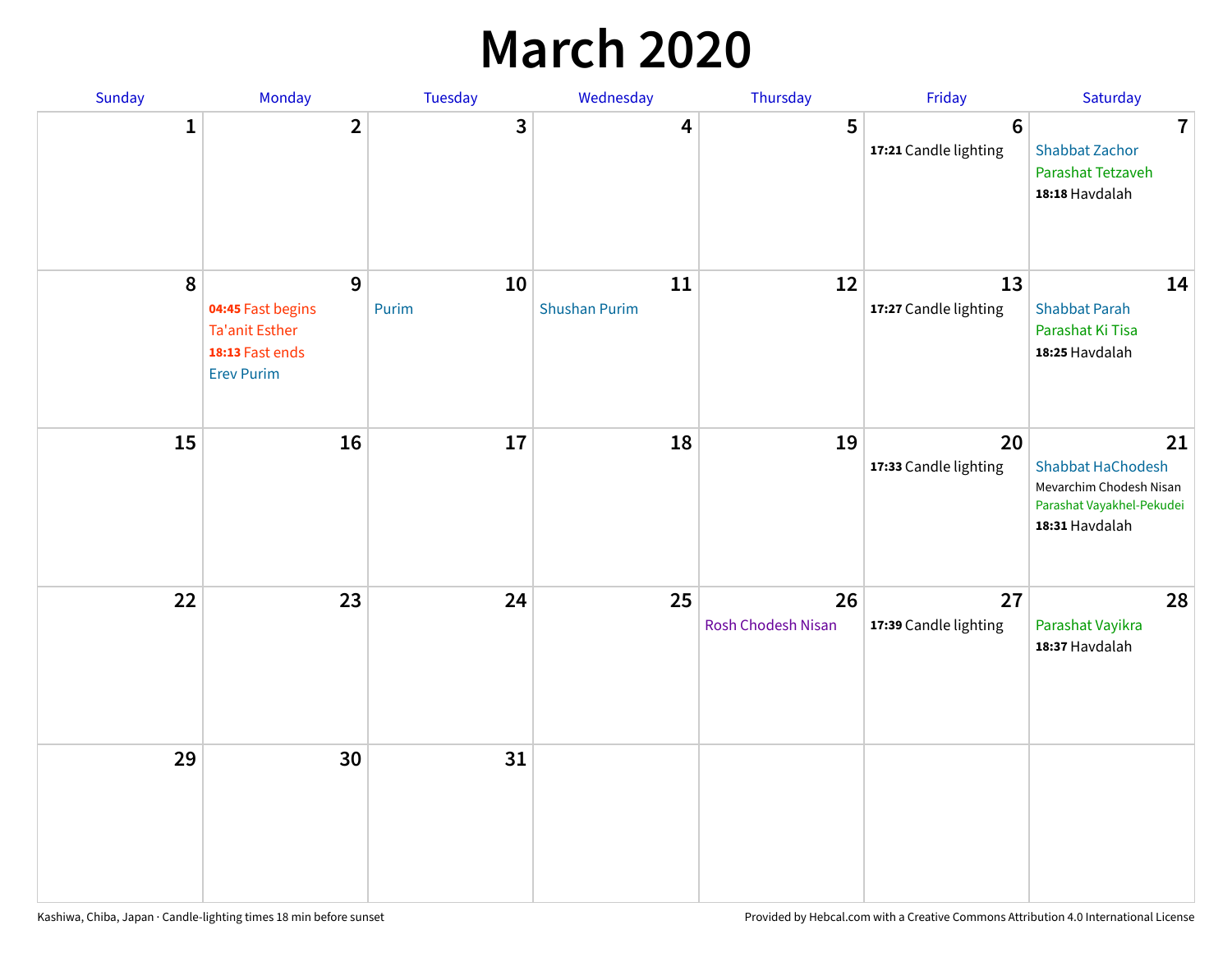# **April 2020**

| Sunday                 | Monday                | <b>Tuesday</b>                                  | Wednesday                                                                                        | Thursday                                      | Friday                                            | Saturday                                                                              |
|------------------------|-----------------------|-------------------------------------------------|--------------------------------------------------------------------------------------------------|-----------------------------------------------|---------------------------------------------------|---------------------------------------------------------------------------------------|
|                        |                       |                                                 | 1                                                                                                | $\overline{2}$                                | $\overline{3}$<br>17:45 Candle lighting           | 4<br><b>Shabbat HaGadol</b><br>Yom HaAliyah<br><b>Parashat Tzav</b><br>18:43 Havdalah |
| 5                      | $6\phantom{1}6$       | $\overline{7}$                                  | 8<br>03:59 Fast begins<br><b>Ta'anit Bechorot</b><br><b>Erev Pesach</b><br>17:49 Candle lighting | 9<br><b>Pesach I</b><br>18:47 Candle lighting | 10<br><b>Pesach II</b><br>17:51 Candle lighting   | 11<br>Pesach III (CH"M)<br>18:49 Havdalah                                             |
| 12<br>Pesach IV (CH"M) | 13<br>Pesach V (CH"M) | 14<br>Pesach VI (CH"M)<br>17:54 Candle lighting | 15<br><b>Pesach VII</b><br>18:53 Candle lighting                                                 | 16<br><b>Pesach VIII</b><br>18:54 Havdalah    | 17<br>17:57 Candle lighting                       | 18<br>Mevarchim Chodesh Iyyar<br>Parashat Shmini<br>18:56 Havdalah                    |
| 19                     | 20                    | 21<br>Yom HaShoah                               | 22                                                                                               | 23                                            | 24<br>Rosh Chodesh Iyyar<br>18:03 Candle lighting | 25<br>Rosh Chodesh Iyyar<br>Parashat Tazria-Metzora<br>19:02 Havdalah                 |
| 26                     | 27                    | 28<br>Yom HaZikaron                             | 29<br>Yom HaAtzma'ut                                                                             | 30                                            |                                                   |                                                                                       |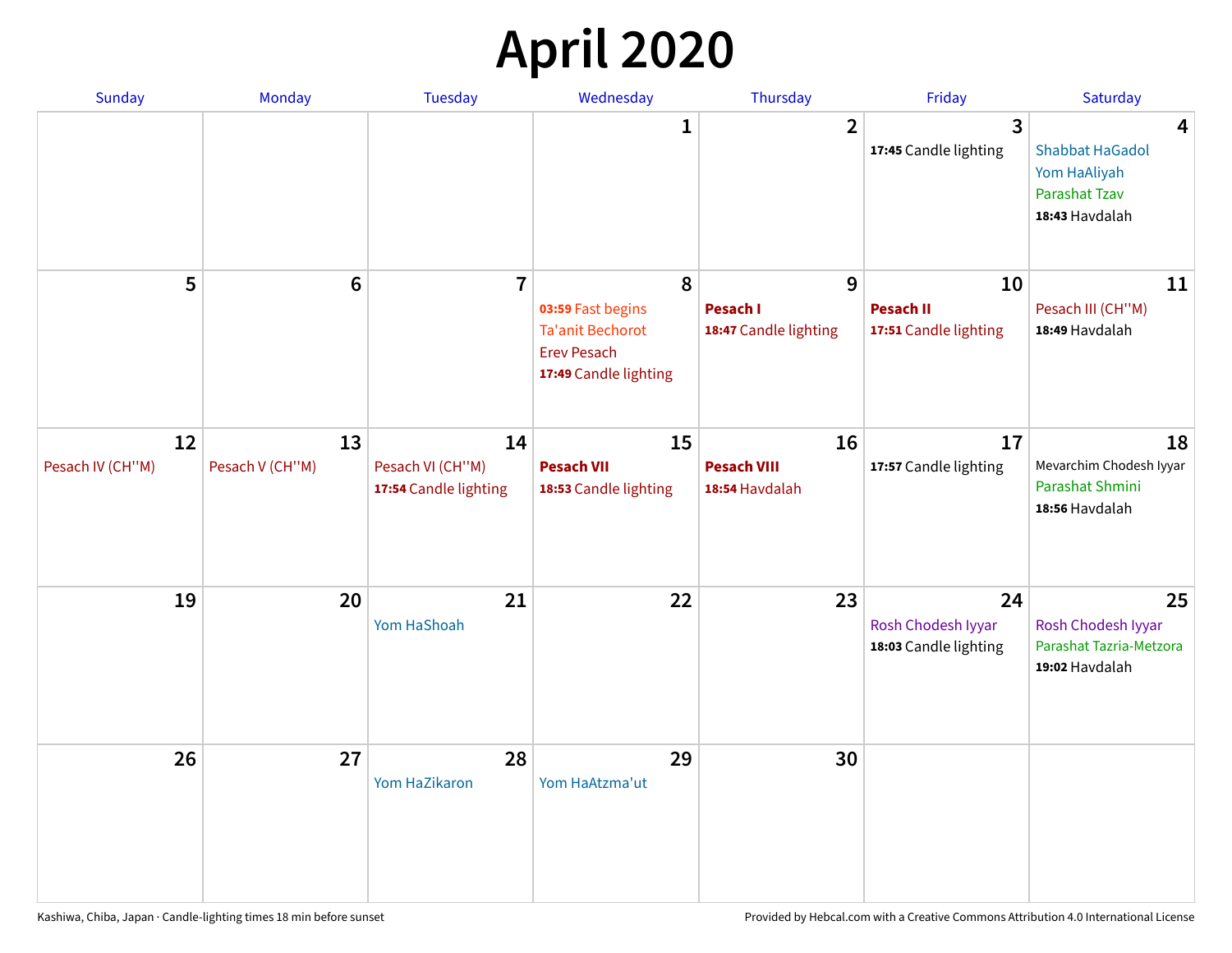### **May 2020**

| Sunday                          | Monday | Tuesday          | Wednesday      | Thursday                                           | Friday                                          | Saturday                                                             |
|---------------------------------|--------|------------------|----------------|----------------------------------------------------|-------------------------------------------------|----------------------------------------------------------------------|
|                                 |        |                  |                |                                                    | $\mathbf{1}$<br>18:09 Candle lighting           | $\overline{2}$<br>Parashat Achrei Mot-Kedoshim<br>19:09 Havdalah     |
| $\overline{\mathbf{3}}$         | 4      | 5                | $6\phantom{1}$ | $\overline{7}$                                     | 8<br>Pesach Sheni<br>18:14 Candle lighting      | 9<br><b>Parashat Emor</b><br>19:16 Havdalah                          |
| 10                              | 11     | 12<br>Lag BaOmer | 13             | 14                                                 | 15<br>18:20 Candle lighting                     | 16<br>Parashat Behar-Bechukotai<br>19:22 Havdalah                    |
| 17                              | 18     | 19               | 20             | 21                                                 | 22<br>Yom Yerushalayim<br>18:26 Candle lighting | 23<br>Mevarchim Chodesh Sivan<br>Parashat Bamidbar<br>19:29 Havdalah |
| 24<br><b>Rosh Chodesh Sivan</b> | 25     | 26               | 27             | 28<br><b>Erev Shavuot</b><br>18:30 Candle lighting | 29<br><b>Shavuot I</b><br>18:31 Candle lighting | 30<br><b>Shavuot II</b><br>19:34 Havdalah                            |
| 31                              |        |                  |                |                                                    |                                                 |                                                                      |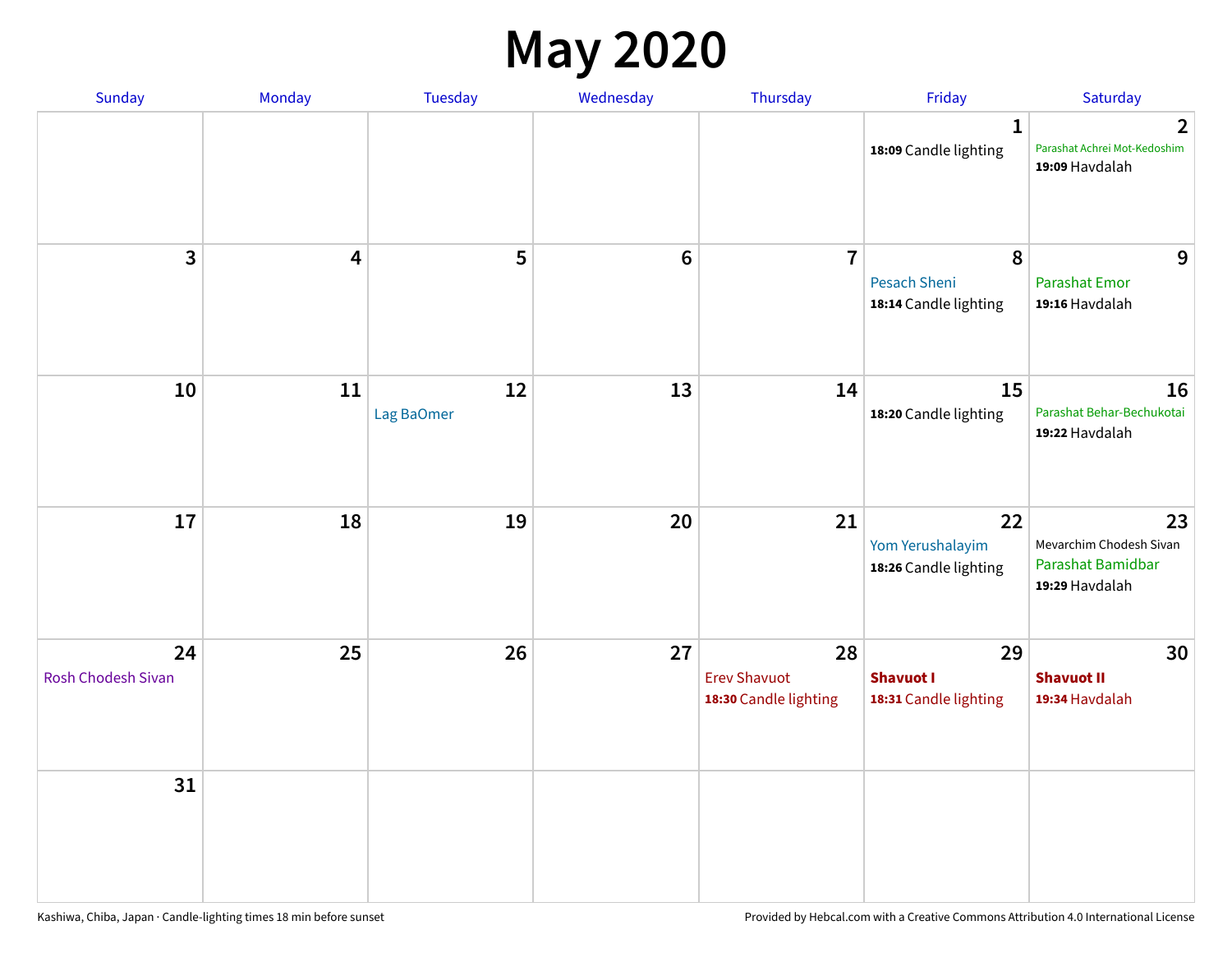#### **June 2020**

| Sunday         | Monday                   | Tuesday                  | Wednesday | Thursday | Friday                      | Saturday                                                            |
|----------------|--------------------------|--------------------------|-----------|----------|-----------------------------|---------------------------------------------------------------------|
|                | $\mathbf{1}$             | $\overline{\mathbf{2}}$  | 3         | 4        | 5<br>18:35 Candle lighting  | $\boldsymbol{6}$<br>Parashat Nasso<br>19:39 Havdalah                |
| $\overline{7}$ | 8                        | 9                        | $10\,$    | 11       | 12<br>18:38 Candle lighting | 13<br>Parashat Beha'alotcha<br>19:43 Havdalah                       |
| 14             | 15                       | 16                       | $17\,$    | 18       | 19<br>18:41 Candle lighting | 20<br>Mevarchim Chodesh Tamuz<br>Parashat Sh'lach<br>19:45 Havdalah |
| 21             | 22<br>Rosh Chodesh Tamuz | 23<br>Rosh Chodesh Tamuz | 24        | 25       | 26<br>18:42 Candle lighting | 27<br>Parashat Korach<br>19:46 Havdalah                             |
| 28             | 29                       | 30                       |           |          |                             |                                                                     |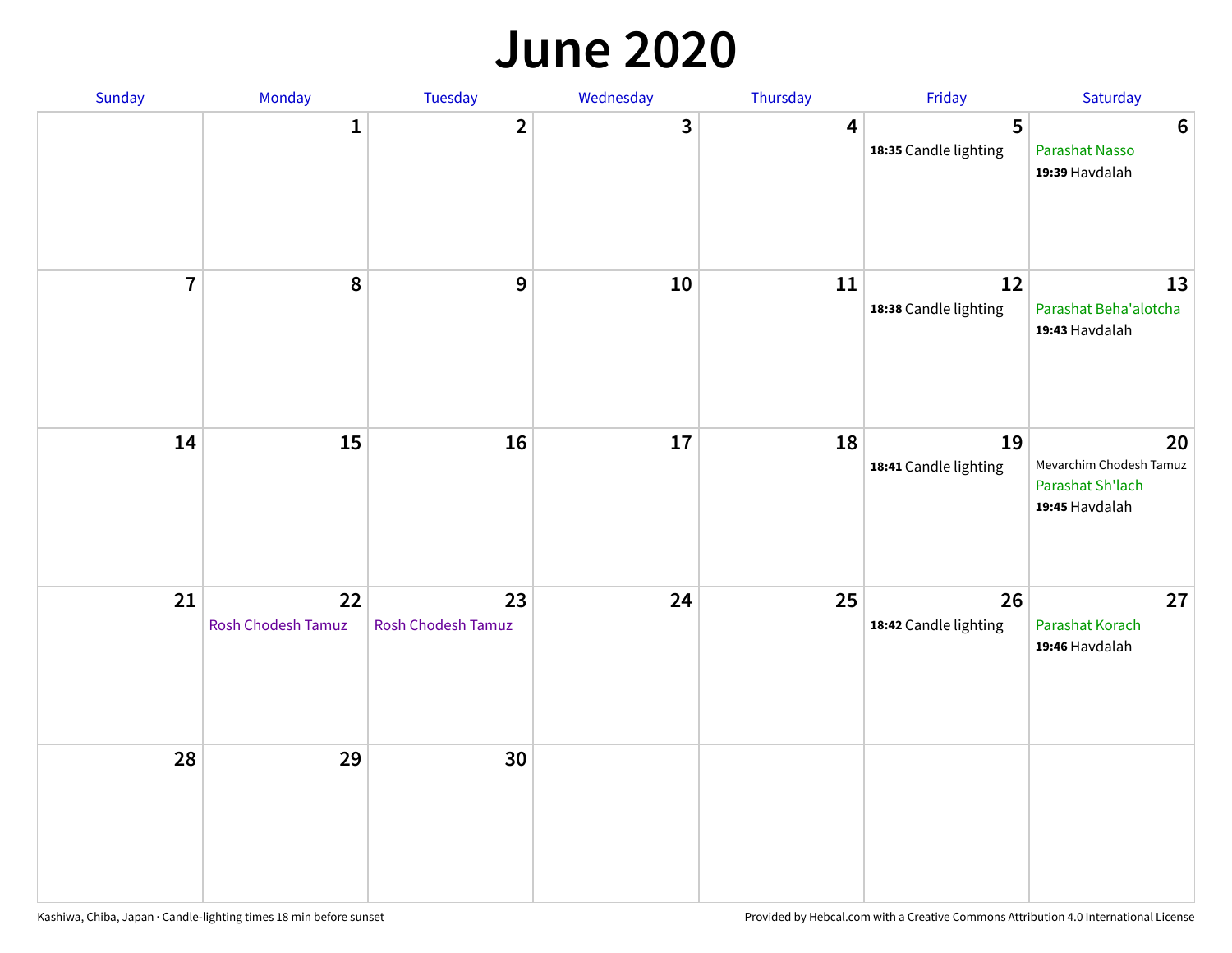## **July 2020**

| <b>Sunday</b> | Monday          | <b>Tuesday</b>          | Wednesday                                   | Thursday                                                        | Friday                                           | Saturday                                                                 |
|---------------|-----------------|-------------------------|---------------------------------------------|-----------------------------------------------------------------|--------------------------------------------------|--------------------------------------------------------------------------|
|               |                 |                         | 1                                           | $\overline{2}$                                                  | $\overline{\mathbf{3}}$<br>18:42 Candle lighting | 4<br>Parashat Chukat-Balak<br>19:45 Havdalah                             |
| 5             | $6\phantom{1}6$ | $\overline{\mathbf{r}}$ | 8                                           | 9<br>02:59 Fast begins<br><b>Tzom Tammuz</b><br>19:35 Fast ends | 10<br>18:40 Candle lighting                      | 11<br><b>Parashat Pinchas</b><br>19:43 Havdalah                          |
| 12            | 13              | 14                      | 15                                          | 16                                                              | 17<br>18:37 Candle lighting                      | 18<br>Mevarchim Chodesh Av<br>Parashat Matot-Masei<br>19:39 Havdalah     |
| 19            | 20              | 21                      | 22<br>Rosh Chodesh Av                       | 23                                                              | 24<br>18:33 Candle lighting                      | 25<br><b>Shabbat Chazon</b><br><b>Parashat Devarim</b><br>19:33 Havdalah |
| 26            | 27              | 28                      | 29<br>18:47 Fast begins<br>Erev Tish'a B'Av | 30<br>Tish'a B'Av<br>19:21 Fast ends                            | 31<br>18:27 Candle lighting                      |                                                                          |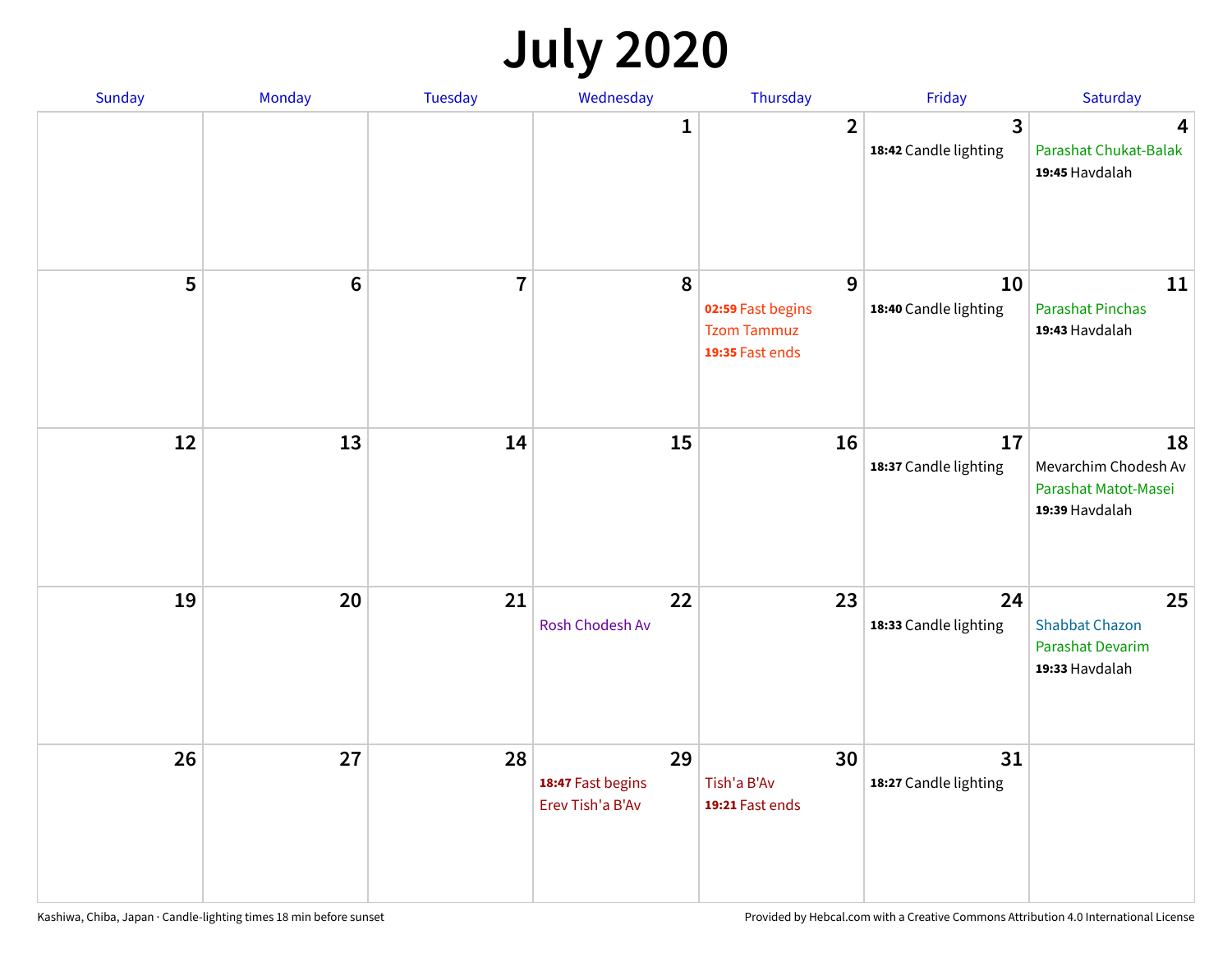# **August 2020**

| Sunday         | Monday     | Tuesday        | Wednesday    | Thursday                | Friday                                                                            | Saturday                                                                        |
|----------------|------------|----------------|--------------|-------------------------|-----------------------------------------------------------------------------------|---------------------------------------------------------------------------------|
|                |            |                |              |                         |                                                                                   | $\mathbf{1}$<br><b>Shabbat Nachamu</b><br>Parashat Vaetchanan<br>19:27 Havdalah |
| $\overline{2}$ | 3          | $\overline{4}$ | 5<br>Tu B'Av | $6\phantom{1}6$         | $\overline{7}$<br>18:20 Candle lighting                                           | 8<br><b>Parashat Eikev</b><br>19:19 Havdalah                                    |
| 9              | ${\bf 10}$ | 11             | 12           | 13                      | 14<br>18:13 Candle lighting                                                       | 15<br>Mevarchim Chodesh Elul<br>Parashat Re'eh<br>19:10 Havdalah                |
| 16             | 17         | 18             | 19           | 20<br>Rosh Chodesh Elul | 21<br>Rosh Hashana LaBehemot<br><b>Rosh Chodesh Elul</b><br>18:04 Candle lighting | 22<br><b>Parashat Shoftim</b><br>19:01 Havdalah                                 |
| 23             | 24         | 25             | 26           | 27                      | 28<br>17:55 Candle lighting                                                       | 29<br>Parashat Ki Teitzei<br>18:51 Havdalah                                     |
| 30             | 31         |                |              |                         |                                                                                   |                                                                                 |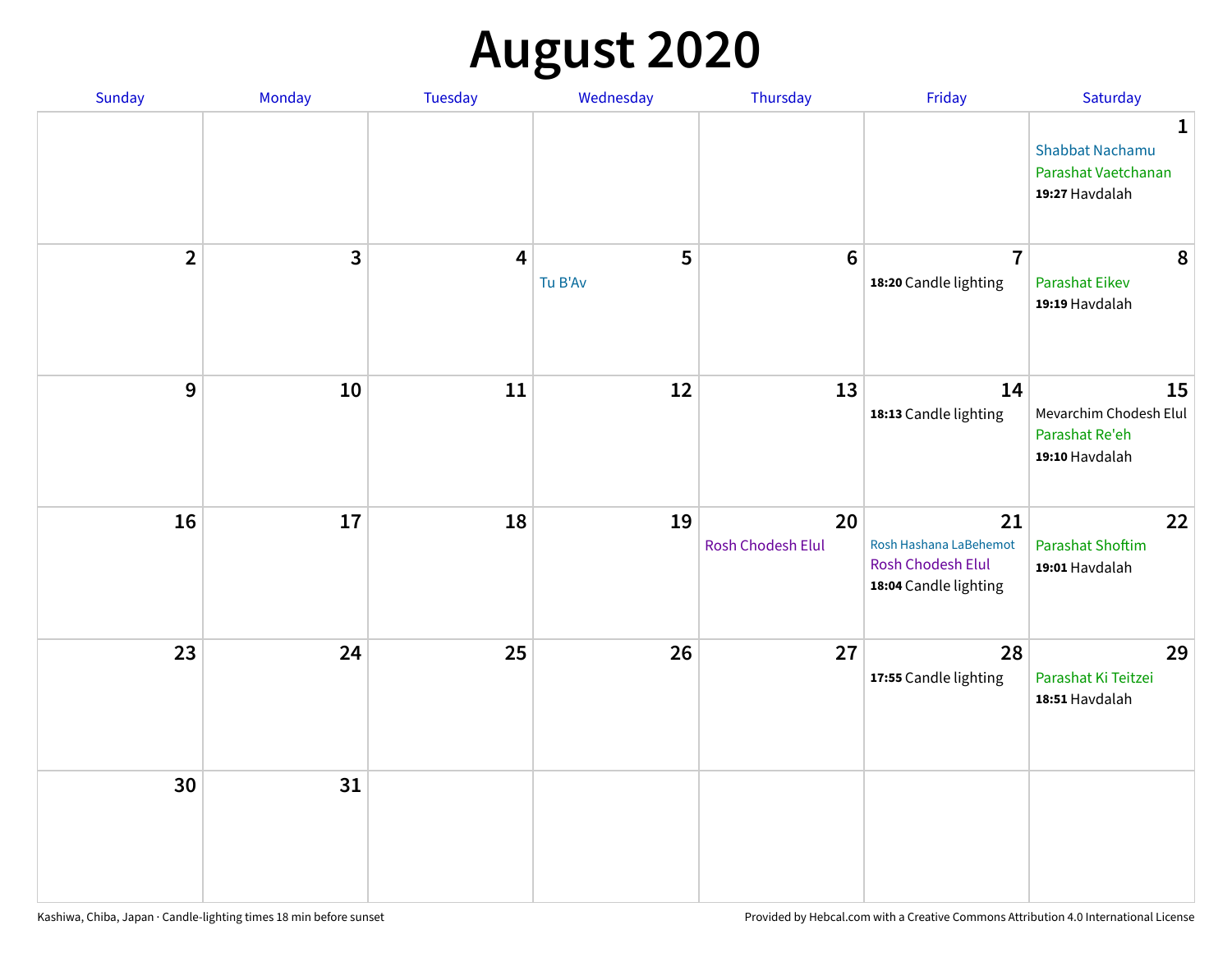## **September 2020**

| Sunday                                                | Monday                                                             | Tuesday      | Wednesday      | Thursday     | Friday                                           | Saturday                                                             |
|-------------------------------------------------------|--------------------------------------------------------------------|--------------|----------------|--------------|--------------------------------------------------|----------------------------------------------------------------------|
|                                                       |                                                                    | $\mathbf{1}$ | $\overline{2}$ | $\mathbf{3}$ | 4<br>17:45 Candle lighting                       | 5<br>Parashat Ki Tavo<br>18:41 Havdalah                              |
| $6\phantom{a}$                                        | $\overline{7}$                                                     | 8            | 9              | 10           | 11<br>17:35 Candle lighting                      | 12<br>Leil Selichot<br>Parashat Nitzavim-Vayeilech<br>18:30 Havdalah |
| 13                                                    | 14                                                                 | 15           | 16             | 17           | 18<br>Erev Rosh Hashana<br>17:24 Candle lighting | 19<br>Rosh Hashana 5781<br>18:19 Candle lighting                     |
| 20<br><b>Rosh Hashana II</b><br>18:18 Havdalah        | 21<br>04:12 Fast begins<br><b>Tzom Gedaliah</b><br>18:09 Fast ends | 22           | 23             | 24           | 25<br>17:14 Candle lighting                      | 26<br><b>Shabbat Shuva</b><br>Parashat Ha'Azinu<br>18:09 Havdalah    |
| 27<br><b>Erev Yom Kippur</b><br>17:11 Candle lighting | 28<br><b>Yom Kippur</b><br>18:06 Havdalah                          | 29           | 30             |              |                                                  |                                                                      |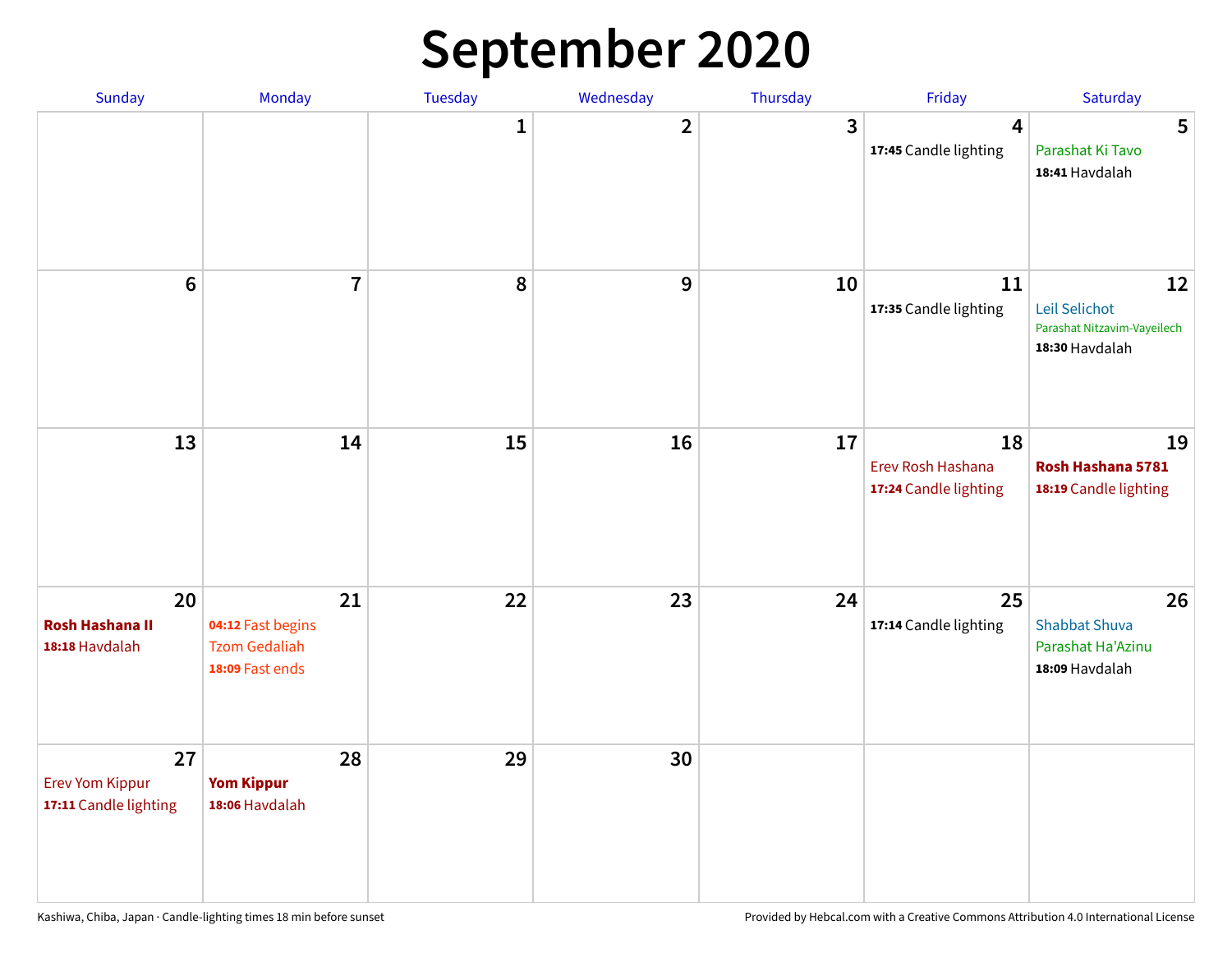## **October 2020**

| <b>Sunday</b>                                                 | Monday                      | <b>Tuesday</b>                      | Wednesday                         | Thursday              | Friday                                                        | Saturday                                                                       |
|---------------------------------------------------------------|-----------------------------|-------------------------------------|-----------------------------------|-----------------------|---------------------------------------------------------------|--------------------------------------------------------------------------------|
|                                                               |                             |                                     |                                   | 1                     | $\overline{2}$<br><b>Erev Sukkot</b><br>17:04 Candle lighting | 3<br>Sukkot I<br>17:59 Candle lighting                                         |
| $\overline{\mathbf{4}}$<br><b>Sukkot II</b><br>17:57 Havdalah | 5<br>Sukkot III (CH"M)      | $6\phantom{1}6$<br>Sukkot IV (CH"M) | $\overline{7}$<br>Sukkot V (CH"M) | 8<br>Sukkot VI (CH"M) | 9<br>Sukkot VII (Hoshana Raba)<br>16:54 Candle lighting       | 10<br><b>Shmini Atzeret</b><br>17:49 Candle lighting                           |
| 11<br><b>Simchat Torah</b><br>17:48 Havdalah                  | 12                          | 13                                  | 14                                | 15                    | 16<br>16:45 Candle lighting                                   | 17<br>Mevarchim Chodesh Cheshvan<br><b>Parashat Bereshit</b><br>17:40 Havdalah |
| 18<br>Rosh Chodesh Cheshvan                                   | 19<br>Rosh Chodesh Cheshvan | 20                                  | 21                                | 22                    | 23<br>16:36 Candle lighting                                   | 24<br><b>Parashat Noach</b><br>17:32 Havdalah                                  |
| 25<br>Yom HaAliyah School Observance                          | 26                          | 27                                  | 28                                | 29                    | 30<br>16:28 Candle lighting                                   | 31<br>Parashat Lech-Lecha<br>17:25 Havdalah                                    |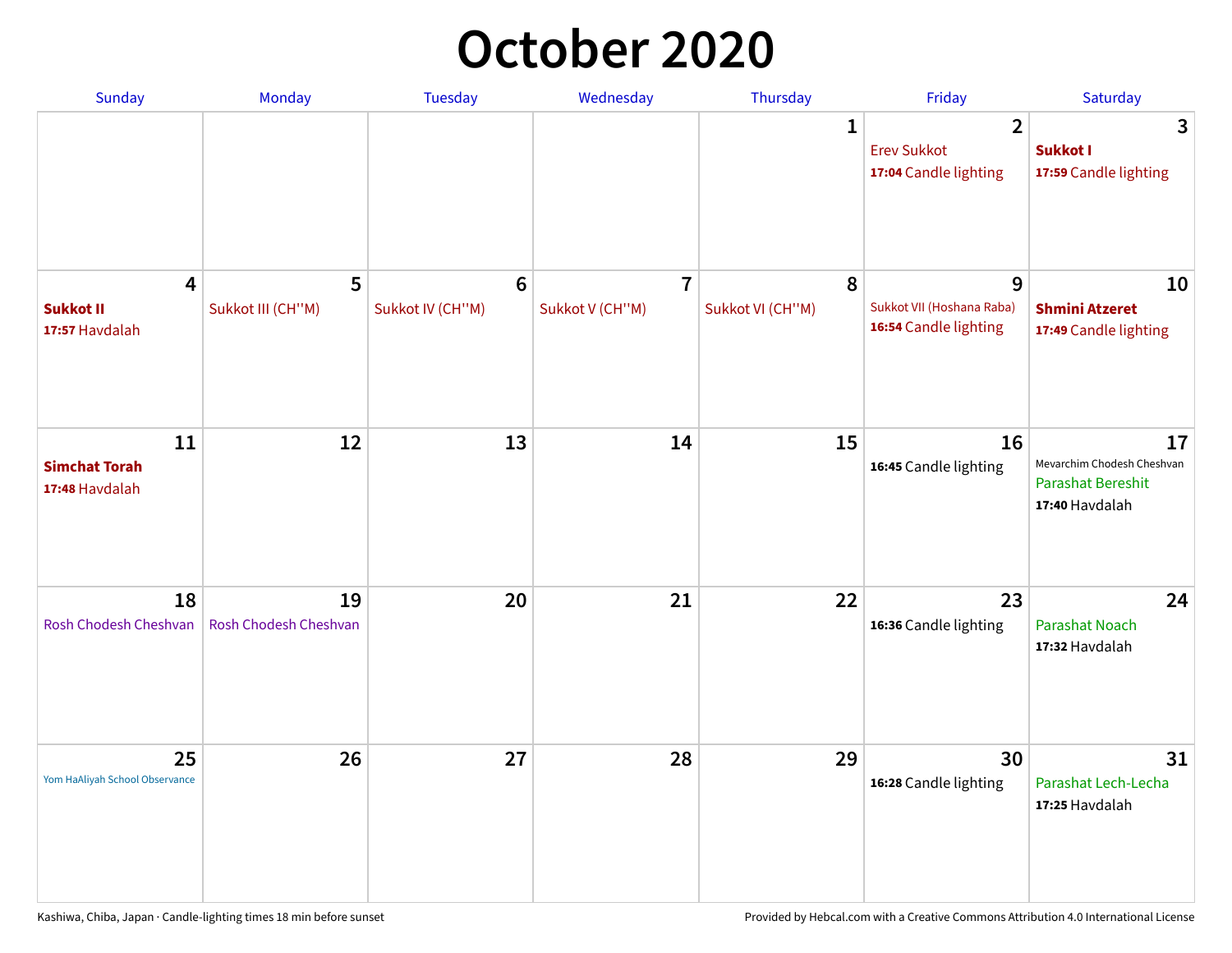#### **November 2020**

| Sunday       | Monday         | Tuesday                   | Wednesday               | Thursday | Friday                                  | Saturday                                                                 |
|--------------|----------------|---------------------------|-------------------------|----------|-----------------------------------------|--------------------------------------------------------------------------|
| $\mathbf{1}$ | $\overline{2}$ | 3                         | $\overline{\mathbf{4}}$ | 5        | $6\phantom{1}$<br>16:21 Candle lighting | $\overline{7}$<br>Parashat Vayera<br>17:18 Havdalah                      |
| 8            | 9              | $10\,$                    | 11                      | 12       | 13<br>16:16 Candle lighting             | 14<br>Mevarchim Chodesh Kislev<br>Parashat Chayei Sara<br>17:14 Havdalah |
| 15           | 16<br>Sigd     | 17<br>Rosh Chodesh Kislev | 18                      | 19       | 20<br>16:11 Candle lighting             | 21<br>Parashat Toldot<br>17:10 Havdalah                                  |
| 22           | 23             | 24                        | 25                      | 26       | 27<br>16:09 Candle lighting             | 28<br>Parashat Vayetzei<br>17:08 Havdalah                                |
| 29           | 30             |                           |                         |          |                                         |                                                                          |